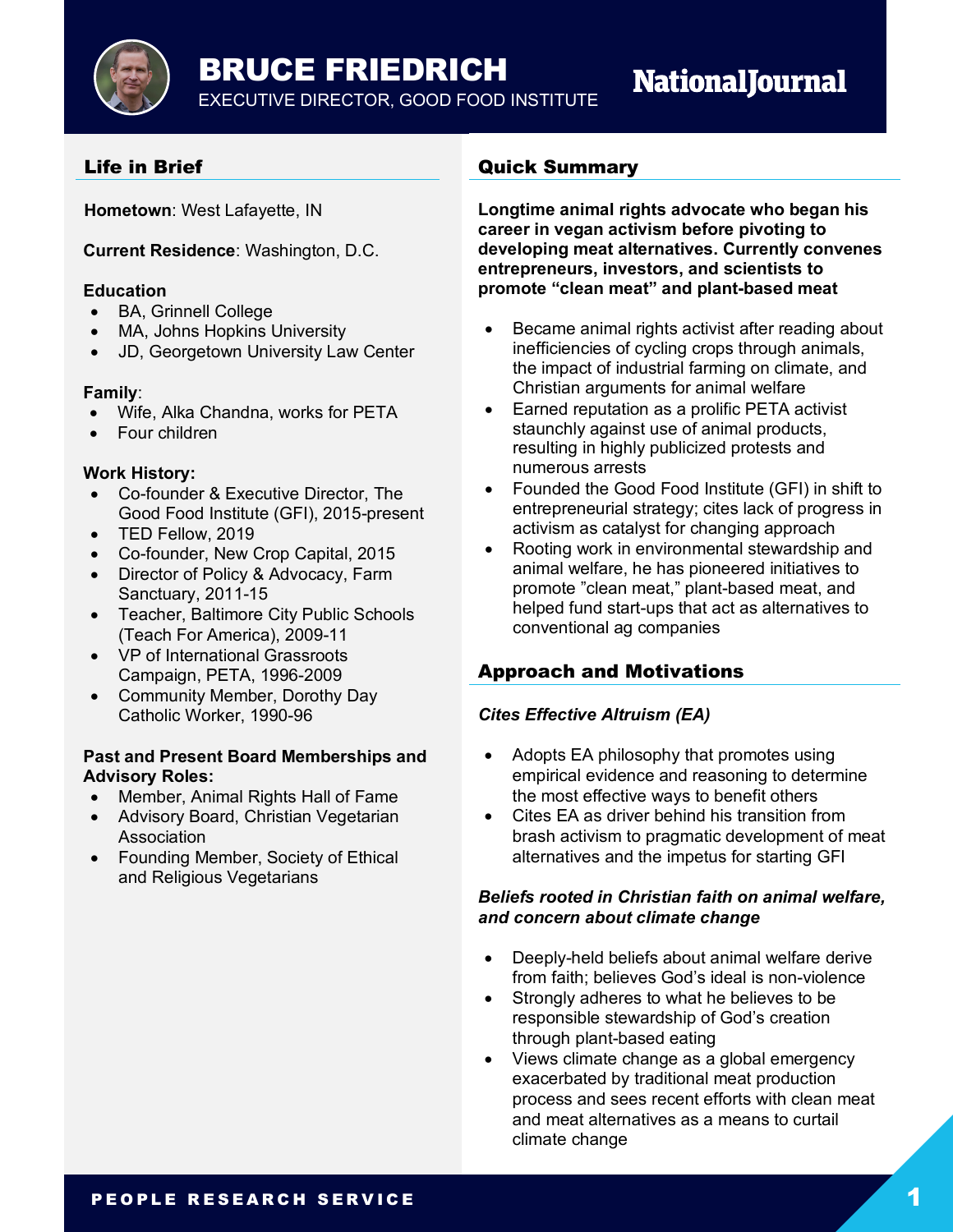# Policy Positions and Areas of Focus

**Focused on defending rights of animals and advancing policies promoting less meat consumption**

**Industrial Meat Production –** *Longtime advocate of reducing meat consumption due to many factors, including ethics and climate*

- Concerned about industrial animal agriculture creating antibiotic-resistant bacteria; advocates for halting industrial meat production using antibiotics
- Advocates for replicating meat in a new way via "bio-mimic" meat produced by growing meat from plants (clean meat)
- Contends that clean meat removes need for antibiotics and reduces impact on climate while reducing cost

## **Venture Capital Ag Startups –** *Started New Crop Capital to invest in disruptive ag ideas*

- Shifted focus from animal welfare activism to market-based incentives for reducing meat consumption, citing lack of progress through prior activism
- Believes factory farm market should be disrupted, by investing in entrepreneurs whose products/services replace foods derived from conventional animal agriculture
- Fund invested in companies like Beyond Meat, which has gained national prominence creating plant-based meat

#### **Animal Welfare & the USDA –** *Scholarly writing criticizes USDA's enforcement of animal welfare compliance*

- Argued that USDA does not do enough to protect animals and pressed that it needs to use its statutory authority to protect poultry from slaughter
- Critical of the under-enforcement of the Humane Methods of Livestock Slaughter Act

### **Ag-Gag Laws –** *Opposes restrictions against ag industry whistleblowers*

- Argues that laws prohibiting undercover investigations into ag industry were an unconstitutional restriction of speech
- Seeks more transparency in agriculture industry practices
- Lobbied heavily against proposed laws in Arizona and secured veto from Governor Doug Ducey in 2015

# Core Communities

#### **Ag Entrepreneurs and Investors –** *Contacts from funding meat alternative start-ups*

- Founded New Crop Capital fund alongside investment manager Chris Kerr and managing trustee Nick Cooney
- Ethan Brown, founder of Beyond Meat, received funding from his capital fund
- Invested in Memphis Meats and connected with co-founders Dr. Uma Valeti and Dr. Nicholas Geneovese
- Former GM CEO Jack Welch was an initial GFI funder
- Josh Balk, co-founder of food tech company Hampton Creek, serves on GFI's advisory board

#### **Animal Rights & Vegan Advocacy Community –** *Contacts from career as public face of animal rights advocacy*

- Co-authored book on clean protein with wellness activist and vegan Kathy Freston
- Close with PETA President Ingrid Newkirk from working as VP for the organization
- Wife, Dr. Alka Chandna, is currently PETA's Senior Laboratory Oversight Specialist
- Stefanie Wilson, attorney who worked with Animal Legal Defense Fund, co-authored law review articles on animal welfare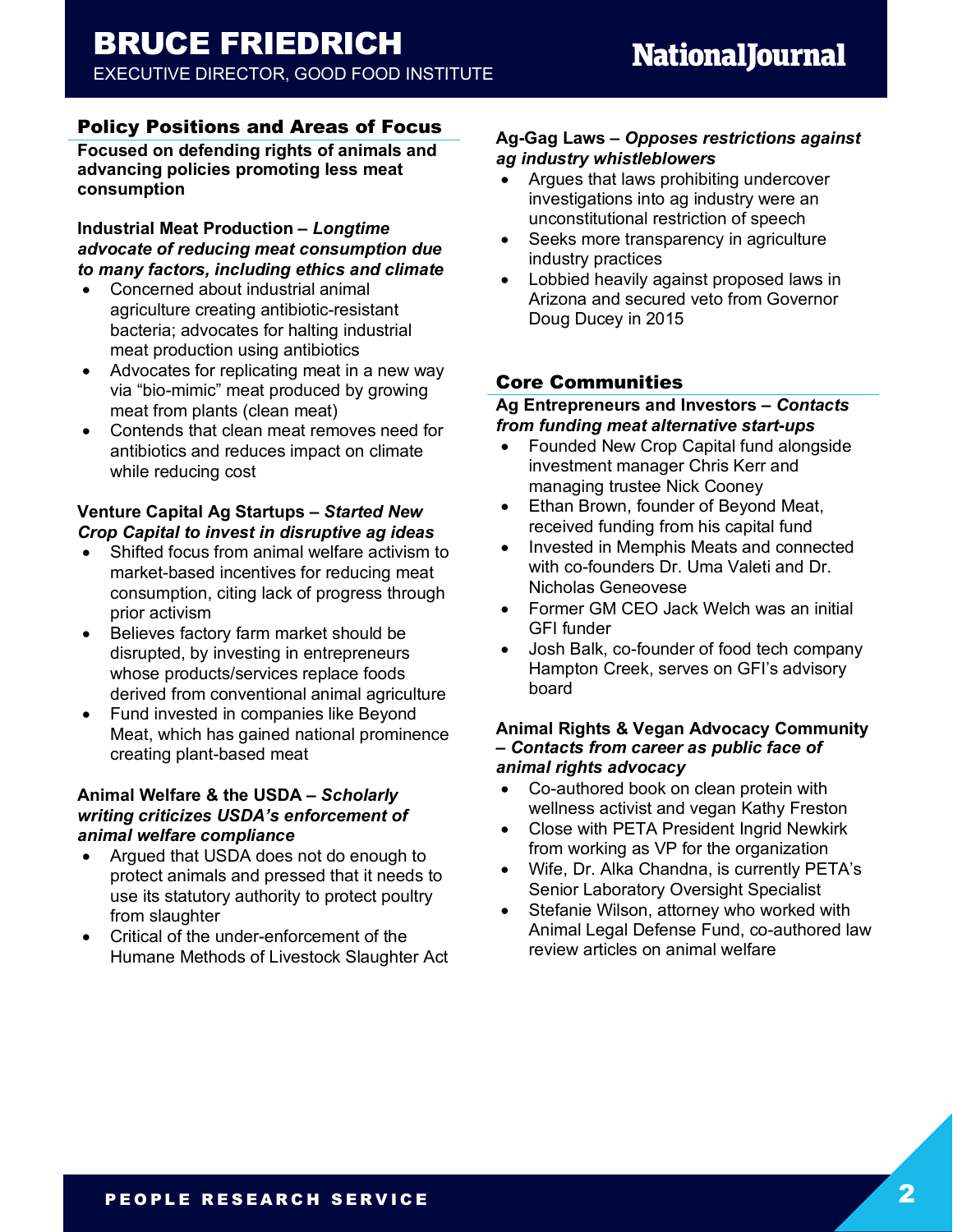# Core Communities Cont.

**Christian Vegetarians –** *Motivation for eating less meat rooted partially in his Christian faith*

- Andrew Linzey's book about Christianity and the rights of animals inspired him to dedicate life to veganism
- Founding member of Society of Ethical and Religious Vegetarians alongside founder Nathan Braun and other advisors including Roberta Kalechofsky and Keith

# Selected Publications

**Editorial – O***ften uses platforms to advocate and educate about meat alternatives* 

- "Is in vitro meat the new in vitro fertilization?" *Los Angeles Times*, July 2018
- "Free speech and soy milk," *The Washington Post*, February 2017
- "Nerds Over Cattle: How Food Technology Will Save the World," *Wired*, October 2016

#### **Academic Articles–** *Typically writes articles critical of ag industry*

- "Coming Home to Roost: How the Chicken Industry Hurts Chickens, Humans, and the Environment," *Animal Law Review*, 2016
- "When the Regulators Refuse to Regulate: Pervasive USDA Underenforcement of the Humane Slaughter Act," *Georgetown Law Journal*, October 2015

# Financial Donations

#### **Donates occasionally to Democratic candidates**

#### *Federal – Donates largely to nationally prominent Democrats*

- \$100 Cory Booker, 2019
- \$100 Warren for President, 2019
- \$100 Dibble for Congress, 2017
- \$100 Hillary for America, 2016
- \$100 Friends of Jared Polis, 2013
- \$250 Nader for President, 2008
- \$750 Dennis Kucinich, 2003-08

## Media Appearances

**Favors mix of traditional and new media to talk about clean meat and sustainable agriculture**

## **Print/Online –** *Talks often about the global threat of associated with animal-based meat*

- I24 Take30: Interviewed about UN report on biodiversity and the growing global food threat, February 2019
- AgFunderNews: Interviewed about alternative protein startups and the founding of GFI. December 2016

#### **Podcast/Radio –** *Discusses the process and benefits of plant-based meat*

- TED: Discussed plant and cell-based products that present an alternative to meat, April 2019
- Eat for the Planet Podcast: Interview with Nil Zacharias about consumer perception of clean meat, and a more sustainable food system, July 2018

# Speaking Engagements

**Often speaks about advocacy in animal rights and debates the ethics of eating meat**

#### **Conferences**

• Spoke at Effective Altruism Global conference about optimism of plant-based meat and clean meat revolution and his personal career journey, October 2018

#### **Academic Institutions**

- Spoke at  $9<sup>th</sup>$  Annual Animals and the Kingdom of God lecture at Calvin University about diet as an invocation of Christ, March 2016
- Debate participant at Stanford University with Whole Foods CEO John Mackey on the ethics of eating meat, February 2016
- Speak at Princeton University about how eating meat is unethical, 2010
- Speaker at Harvard College Vegetarian Society about the negative impacts of eating meat, 2009